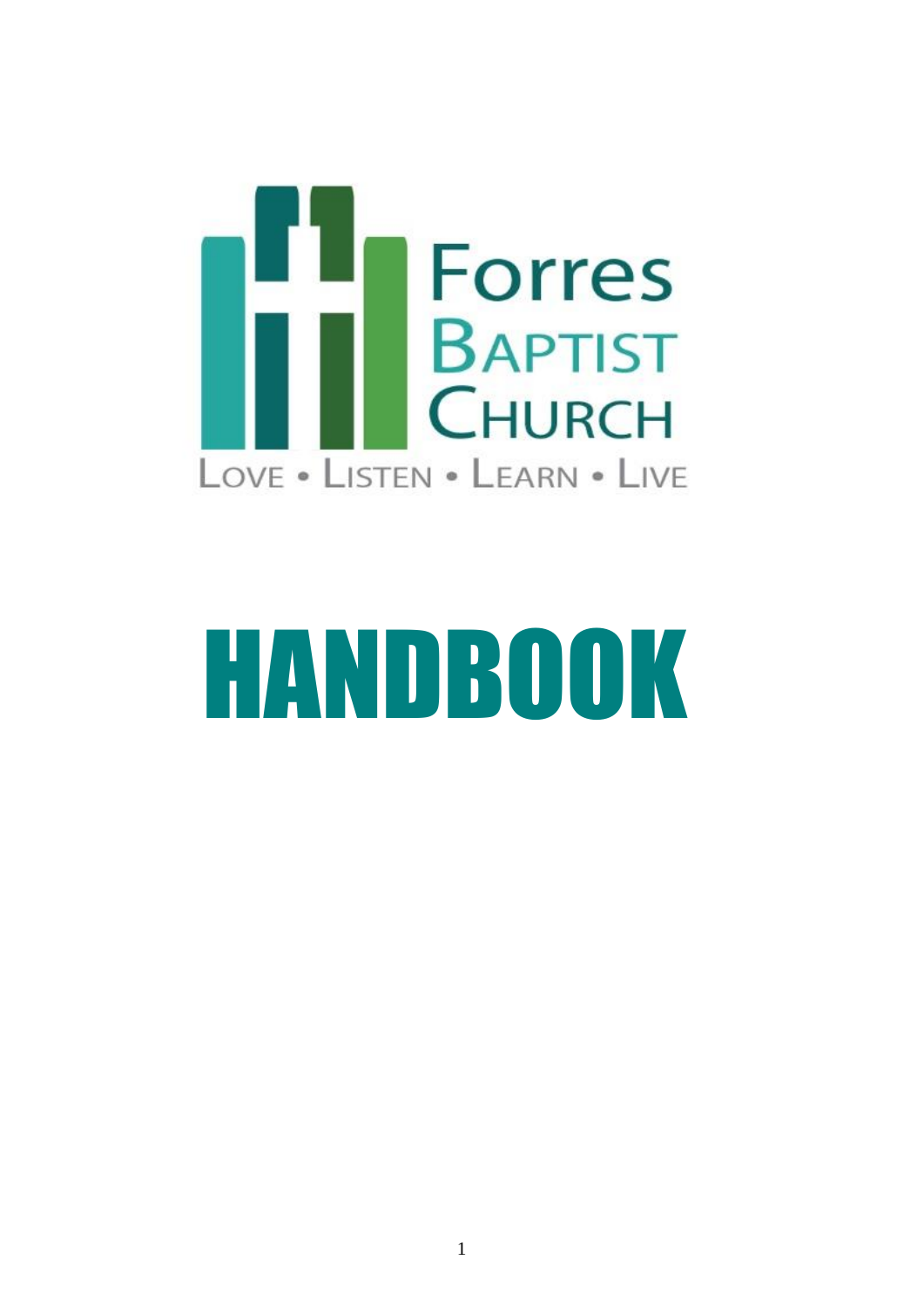# **INTRODUCTION TO THE HANDBOOK**

The Lord Jesus Christ, appointed by God the Father, is the Head of the Church. In Christ, the Father has invested all power for the calling, institution and order of the Church, which He fulfils through the ministry of His Word by His Spirit. Jesus Christ calls out of the world to Himself, those that are given to Him by his Father; that they may walk before Him in all the ways of obedience, which He prescribes in his Word. Those so called, He commands to form local churches, for their mutual edification and so to engage in the public worship and witness which He requires of them while in the world, in order to glorify the Father, Son and Holy Spirit.

The purpose of this HANDBOOK is to help facilitate the orderly and diligent governance of *Forres Baptist Church* in a way that is consistent with Christ's Word and will. In addition, where civil legislation benefits the church, and without any compromise or prejudice to its faithfulness to Christ, the handbook may also include items that satisfy any civil statutory requirements, in accordance with Matthew 22:21 and Rom. 13:1-7.

## **1. PURPOSE OF THE HANDBOOK**

The Church will be administered and managed in accordance with the provisions in this handbook.

## **2. NAME & CHARACTER**

The church is to be called *Forres Baptist Church* ('the Church'). The Church is Congregational in its form of church government (see attached explanation) and is in membership of the Baptist Union of Scotland ('the Union'). The Church subscribes to the Declaration of Principle of the Union (see *Church Confession of Faith*). The Church is a Scottish Charitable Incorporated Organisation ("SCIO") and as such must comply with Scottish charity law and is regulated by the Office of the Scottish Charity Regulator ("OSCR") as Registered Scottish Charity Number SC050133. The handbook operates in conjunction with and is subject to the Church's SCIO Constitution, which satisfies the necessary charity law and OSCR requirements.

## **3. MEMBERSHIP: THE ESSENTIALS**

**3.1** The primary objective of our fellowship is to bring glory to God: the Father, the Son and the Holy Spirit (Rom. 16:25-27; 1 Cor. 10:31; Phil. 1:9-11; Phil. 4:19-20; 1 Tim. 1:17; 1 Pet. 4:11; Rev. 1:6; 7:12; 19:1).

**3.2** How do we, as a fellowship, bring glory to God? By hearing and doing his Word and will (Matt. 7:21; Mark 3:35; Luke 6:46-48; 1 Pet. 1:22-25; 1 John 2:4-6).

**3.3** The members of the Church shall be such as profess faith in Jesus Christ as Lord and Saviour (2 Pet. 3:18), and have been baptised as professing believers into the name of God the Father, the Son and the Holy Spirit (Matt. 28:19). However, a person holding to the theological convictions of their infant baptism (and so departing from the *Church's Confession of Faith* on this point) may, at the discretion of the Members, be accepted for full membership based on their own public profession of faith and respect for the Church's position. The mode of baptism practised by the Church shall be that of full immersion (Matt. 3:16; John 3:23; Acts 8:38) on the understanding that in special circumstances exceptions can be made (e.g. a disabled person).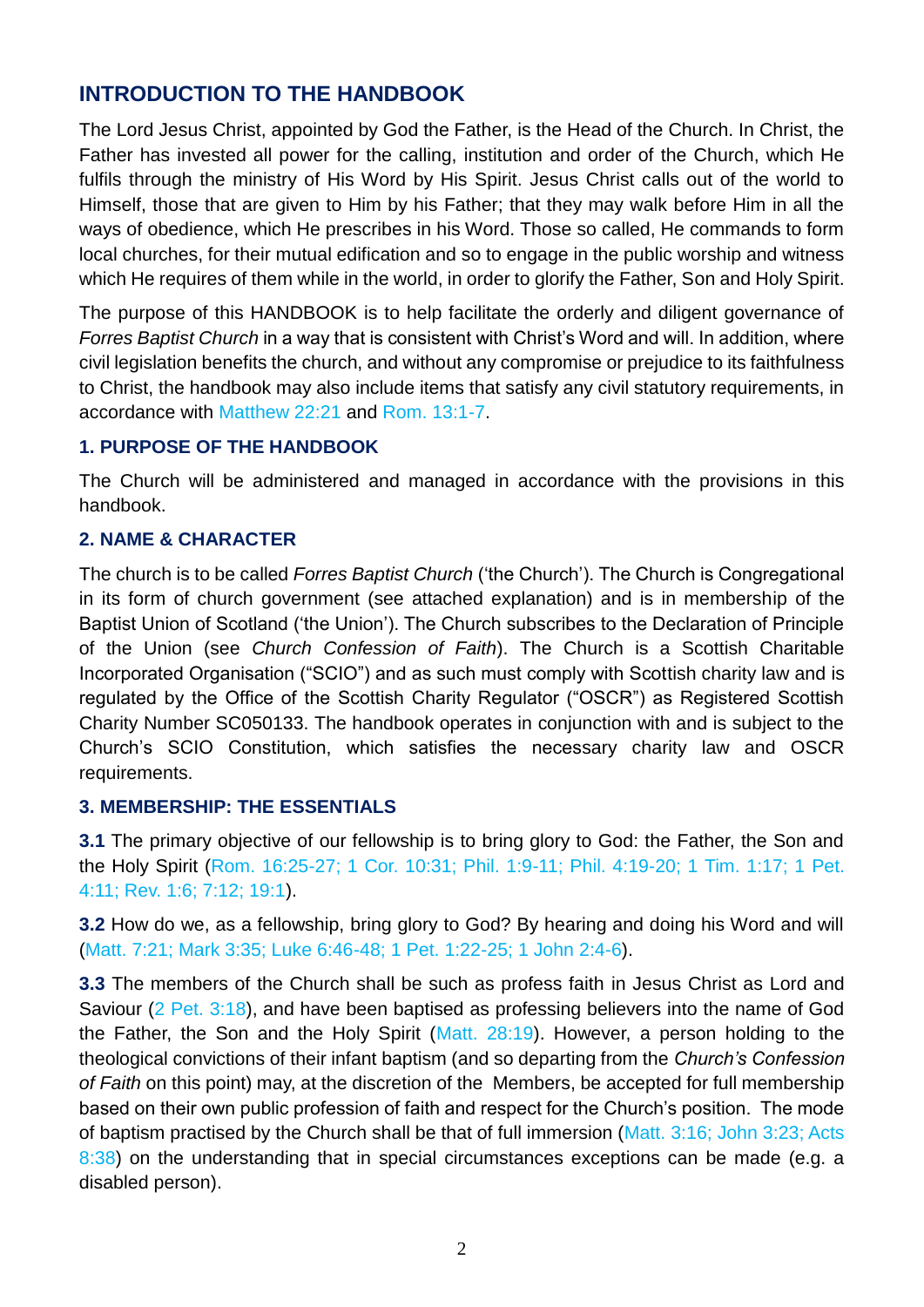**3.4** The Members of Christ's Church are His disciples by calling (John 15:8; Rom. 8:30; 1 Cor. 1:9). They visibly demonstrate and give evidence of their obedience to this call of Christ in and by their profession and conduct (John. 8:31; 13:35). They willingly consent to walk together according to Christ's instruction (1 Thess. 4:1; 1 John 1:7), giving themselves to the Lord and to one another (Gal. 5:13; Eph. 4:25), in willing subjection to the rule of the Gospel (Phil. 1:27). They shall make every endeavour to attend the Church Members' Meetings, so that the mind of Christ may be sought by the body of Christ together.

**3.5** To love one another means we collectively support one another in prayer (James 5:16; 2) Thess. 3:1; 2 Cor. 1:11), by regularly meeting together (Acts 2:42; Heb. 10:25), by mutual encouragement (Acts 15:32; 1 Thess. 5:11), by striving for peace (Rom. 12:18; Heb. 12:14), by using the gifts God has given to us (Rom. 12:6; 1 Cor. 12:4), by our cheerful giving (2 Cor. 9:7), by supporting the leadership (Heb. 13:7; 1 Tim. 5:17), by bearing fruit (John 15:2-8; Rom. 7:4; Col. 1:10), by humbly serving (Gal. 5:13; Col. 3:24; 1 Pet. 4:10), by pursuing a personal devotional life to Christ including private prayer and Bible study (Rom. 12:12; Col. 4:2; Eph. 4:13; Heb. 5:12-14), to share in the fulfilment of the Lord's Commission (Matt. 28:19-20), and by forgiving one another whenever offence is caused (Matt. 6:14-15; Eph. 4:32; Col. 3:13) seeking reconciliation after private offences as the Lord commanded (Matt. 18:15-20). All, of course, by the lavish and abundant grace of God which works within us (Rom. 5:2; 1 Cor. 15:10; Eph. 2:8; Tit. 2:11).

**3.6** How does this manifest itself in our fellowship? We believe we collectively bring glory to God when we seek to live by and live out the following four 'L's: '*Love, Listen, Learn, Live*.' Love the Lord with all your heart (Mark 12:30) and show it in your love for one another (Mark 12:31; John 13:34-35). Listen to the Lord as he speaks through his Word (Luke 11:28; John 14:24) and Spirit (2 Tim. 1:13-14; 1 Cor. 2:12; Rom. 8:14) and listen to one another (James 1:19) in whom the Spirit also dwells (1 Cor. 3:16 John 14:17). Learn from God's Word (Acts 2:42; 1 Tim. 4:13; 2 Tim. 3:16) and learn from one another (Col. 3:16; Heb. 13:7). Live your life for the Lord (Rom. 12:11; 14:8) and show it in your service to the lives of others (Gal. 5:13; 1 Pet. 4:10).

## **MEMBERSHIP: THE APPLICATION PROCEDURE**

**3.7** Applicants for membership who profess their faith in Christ and commitment to Christian discipleship ( $Eph. 4:15$ ) shall be accepted by the Church. Applicants must therefore profess agreement with, and submission to, the Church's Confession of Faith as appended to this handbook. Members should be 16 years old or over.

**3.8** Applicants shall be received into membership upon the recommendation of the Elders, after at least one Elder and one other member have discerned that the candidate is in agreement with the Church's doctrine and practice, followed by the discernment of the fellowship before the candidate is welcomed into membership.

**3.9** Any member who unreasonably fails to fulfil their obligations over an extended period, or engages in any gross sinful behaviour, as discerned by the Elders, will be visited by at least two Elders, on behalf of the Church, in order to review their membership. Should the situation remain unchanged the Elders may recommend to the Church Members' Meeting the removal of such persons from the Church's membership.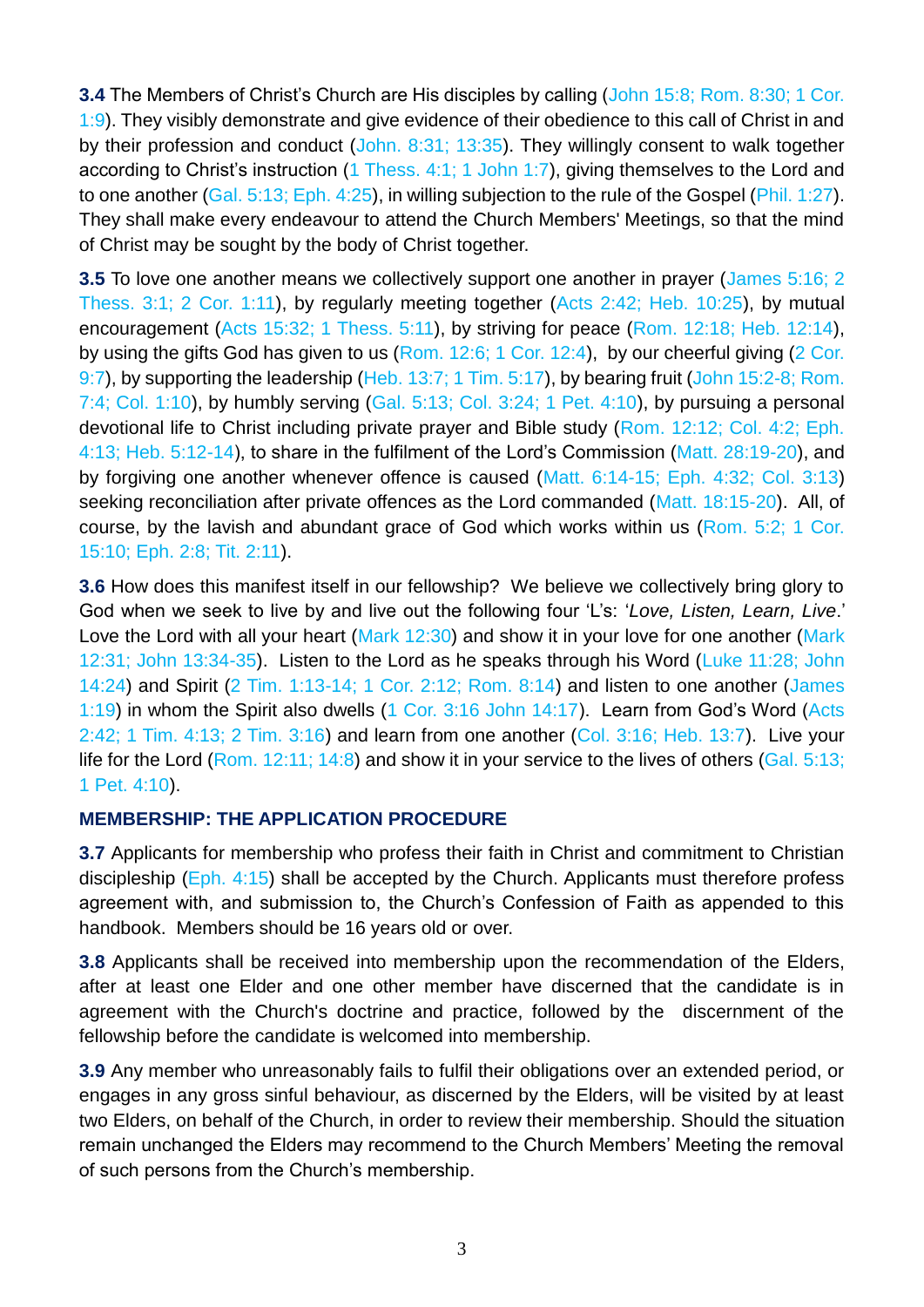**3.10** The Church Member under discipline shall be allowed to hear what is said at the Church Members' Meeting, to correct any errors of fact and offer any explanation of the circumstances or reasons for their actions before withdrawing from the meeting so that the Church Members Meeting may prayerfully and carefully consider whether they should resolve to remove that person from membership.

**3.11** In cases of open backsliding, glaring inconsistency or grave doctrinal error, the Church shall exercise discipline according to the Scriptures and shall be administered in a way consistent with Christian love and unity (1 Cor. 16:14 & 1 Pet. 4:8). Any person so removed from membership shall have the opportunity to apply to be restored to membership. Restoration to membership shall be determined at the discretion of the Church Members' Meeting, under the advice of the Elders, if and when, the person's life is judged to be adequately restored to that consistent with faithful Christian discipleship.

**3.12** This handbook shall be printed and a copy given to each member. Applicants for membership shall be made fully aware of its content before acceptance into membership.

**3.13** A list of the current Church Members shall be maintained.

## **THE ADMINISTRATIVE PROCEDURES OF THE CHURCH**

## **4. AIMS**

The Church's AIMS are: to glorify God the Father, Son and Holy Spirit, through the advancement of the Christian faith primarily in Forres and district but also throughout Scotland, the rest of the UK and the World by all means consistent with the teachings of the Christian Bible ('the Scriptures'), including worship, observance of the Lord's Supper, ministry, mission, prayer, witness, education, community service and the support of agencies and individuals and other charitable organisations involved in Christian missionary work and the relief of poverty or other social needs.

## **5. OFFICE BEARERS AND TRUSTEES**

The offices appointed by Christ to be recognised, chosen and set apart by the Church are Elders (1 Timothy 3:1-7; Titus 1:5-9) and Deacons (1 Timothy 3:7-13). They are appointed to oversee what the Lord has ordained, and to execute the powers and duties which the Lord has entrusted to them in the service and governance of *Forres Baptist Church*. All such Church governance is to be carried out in a manner consistent with the teachings of Christ regarding servant-hood (John 13:12-17; 34-35; Matthew 20:25-28).

**5.1 Elders**: Those who have been called and equipped by God to lead and teach in the Church are identified as Elders, Pastors, or Overseers, and are equal in the authority of their office (Acts 20:17, 28; Eph. 4:11-12; Titus 1:5, 7). Their primary responsibilities as outlined by Scripture are the pastoral oversight and governance of the Church (1 Timothy 5:17; 1 Timothy 3:4-5; Acts 20:28; 1 Peter 5:2. See also 1 Thessalonians 5:12 & Hebrews 13:17) as well as teaching and preaching (Ephesians 4:11; 1 Timothy 3:2; 1 Timothy 5:17; Titus 1:9). The Elders (including 'The Pastor/Minister') shall be appointed to govern and lead the Church in a way that is commensurate with the qualifications, roles and responsibilities of Elders taught by the Scriptures. Those appointed shall be Church Members.

**5.2** The Scriptures evidence that some who have particular ability in leading the Church and, more especially, in public teaching and preaching, are worthy of full financial support (Galatians 6:6; 1 Timothy 5:17; 1 Corinthians 9:1-14). Such abilities have historically found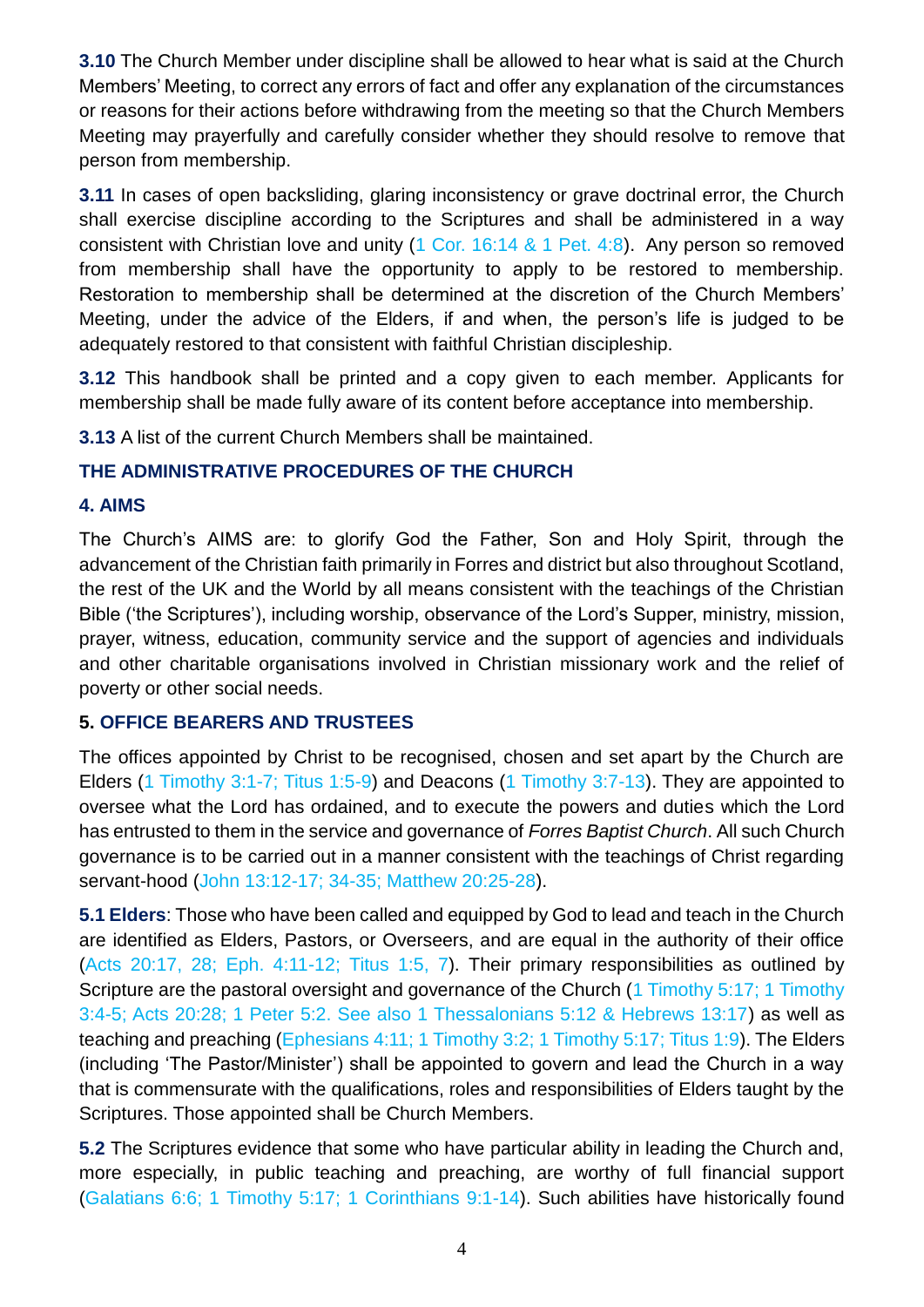expression in the establishment of the Pastoral Ministry (Pastor/Minister/Leading Elder). Here Christ's calling and equipping of an individual for this Office is acknowledged and affirmed beyond the local Church by means of the testing and training for ministry within the wider Baptist family, Unions and Alliance.

**5.3 Deacons**: Those that have been called and equipped by God to assist the Elders in the Church are identified as Deacons. They are primarily responsible for assisting the Elders in those practical aspects of ministry which would otherwise distract the Elders from their priorities of the ministry of the Word, prayer and pastoral-oversight/shepherding (Acts 6:2-4).

Such practical matters include the administration of benevolence, the maintenance and improvement of the church's resources and facilities, the management of various business affairs and the facilitation of ministries within the church. Therefore, to assist the Elders in their governance and leading of the church, Deacons shall be appointed in a way that is commensurate with the qualifications of Deacons taught by the Scriptures (1 Tim 3:8-13). Those appointed need to be existing Church Members.

**5.4 Trustees**: In order to satisfy charity law requirements those who between them have 'general control and management of the administration' of the church are regarded as Trustees. This includes the Elders and Deacons as they fulfil their respective responsibilities and functions.

**5.5** In the event of the Pastor/Minister/Leading Elder being unable to fulfil his responsibilities, the Elders and Deacons shall be responsible for arranging pulpit ministry and the supply of the ordinances.

**5.6** The Church Members may appoint any member of the Church who is willing to act as Trustee provided that the person concerned is not disqualified from acting as the Trustee of a charity in terms of the 2005 Act.

**5.7** The minimum number of Trustees is three.

**5.8** The Elders and Deacons may organize themselves however they see fit in order to best achieve the (objects) mission of the church subject to the provisions of this handbook. All matters of business at Officers-bearer meetings requiring a decision will normally be carried by majority vote unless it is unanimously agreed otherwise by those present for any particular decision.

## **6 PROCEDURE FOR THE APPOINTMENT AND REMOVAL OF OFFICE BEARERS, INCLUDING ELDERS AND DEACONS**

**6.1 Elders**: The way appointed by Christ for the calling of any person, qualified and gifted by the Holy Spirit, to the office of Elder in a church, is that they be appointed by the Eldership (Acts 14:23; Titus 1:5) and solemnly set apart by prayer, with the laying on of hands by the Eldership of the Church.

**6.2** In order to fulfil their calling and responsibilities the Eldership will discern the required number of Elders. If the need for additional Elders is required, the current Elders will recommend someone who fulfils the New Testament qualifications for that office, is willing to stand, and is a member of the Church.

**6.3** Elders shall be subject to re-election at three yearly intervals.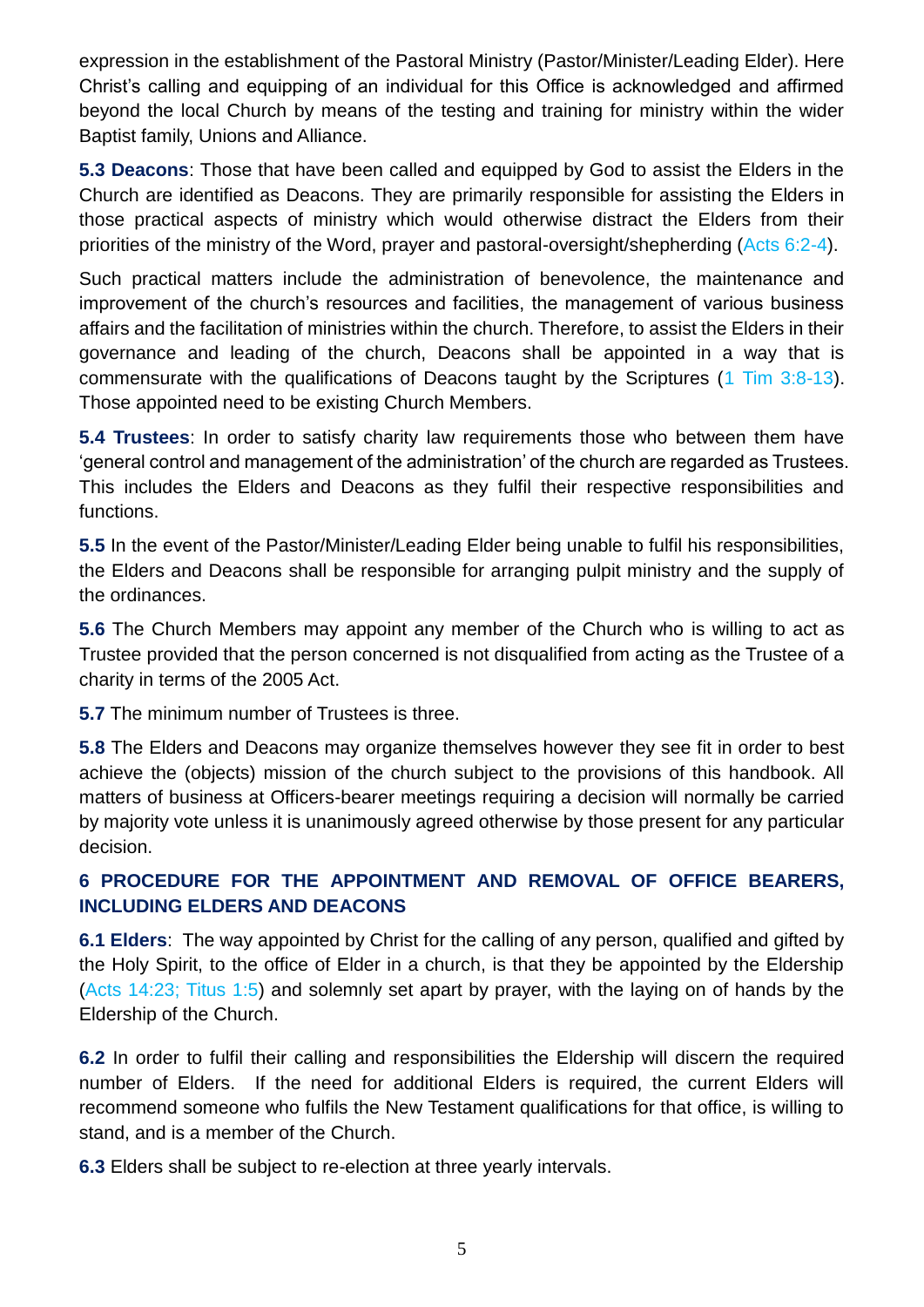**6.4 Deacons**: The way appointed by Christ for the calling of any person, qualified and gifted by the Holy Spirit, to the office of Deacon in a church, is found in Acts 6:1-7. Recommendations for new Deacons shall be given to the church secretary who will inform the Eldership. The recommendation for a Deacon must be by consent of the candidate and the backing of two church members. If the Elders discern the proposed candidate fulfils the New Testament qualifications for the office of Deacon and there is the need for an additional Deacon, the nomination will go before the church membership.

**6.5** Deacons shall be subject to re-election at three yearly intervals.

**6.6 Elections**: Adequate notice of elections for both Elders and Deacons should be given in order for an election process to take place. Each member will be allocated an Elders/Deacons voting form three weeks before the election takes place, and the election will be announced on the three Sundays immediately prior to the election. Voting shall be by anonymous ballot and each member is responsible for returning their voting form on or before the date of the election to the church secretary. Postal and proxy votes will be permitted. The election date should not coincide with an update meeting.

**6.7** Two members will be appointed as scrutineers to the ballot to count the votes. Each nomination or re-election needs to receive votes from at least 67% of those members voting.

**6.8** In the event of a pastoral vacancy, an Interim Moderator shall be appointed by the Church. The members of the Church shall also appoint a Vacancy Committee. A Call to the Pastorate of the Church shall only be issued if at least 67% of the membership votes in favour of the candidate at a properly constituted Church Members' Meeting. Proxy and postal votes shall be accepted.

**6.9**Any candidate for the role of Pastor/Minister shall hold to the established Church *Confession of Faith*; that the candidate normally be recognised as an ordained Accredited Minister by the Baptist Union of Scotland.

**6.10 Other Office Bearers**: The appointment of any other Church Office Bearers shall be decided by processes that are public, clear and open so that all Church Members are enabled to adequately consider those who are recommended by the Elders to any particular Office.

**6.11** The Treasurer and Secretary shall be subject to re-appointment at three yearly intervals.

**6.12** An officer may resign his/her office without prejudice if he/she does so in an orderly fashion. This resignation shall be submitted in writing to the Elders of the Church and in a timely fashion announced to the Church.

**6.13** If it is deemed appropriate, an Officer may be removed from office and even membership, in accordance with clauses **3.9** and **3.10** above. Where there are serious difficulties involving an Elder of the Church (including the Pastor/Minister), the principle of 1 Tim 5:19-21 must be applied and the Mission and Ministry Advisor (or equivalent officer) of the Baptist Union of Scotland shall normally be consulted.

## **7 CHURCH MEMBERS' MEETINGS**

Church Members shall meet together in a Church Members' Meeting under the Lordship of Christ and the guidance of the Holy Spirit to discern the mind of Christ in the affairs of the Church.

**7.1** Church Members' Meetings shall be held at least three times a year, one of these meetings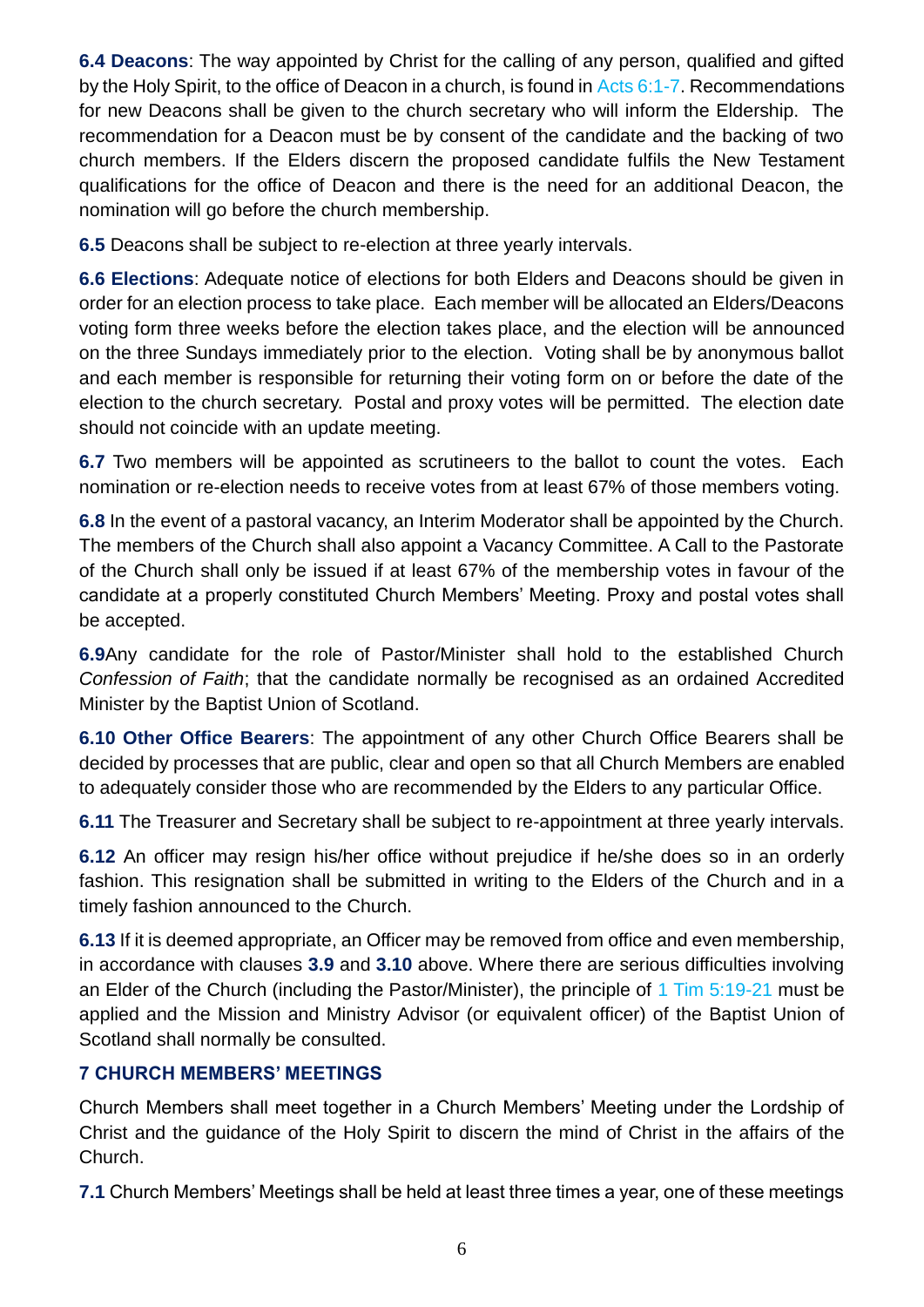being the Annual General Meeting (AGM), with an Elder normally presiding, although it will be permissible for the members present at the meeting to elect an alternative Chair. Should the need arise, a Special Church Meeting (SCM) may be called at any time by the Elders, or by 10% of the members.

**7.2** The minimum period of notice required to hold a Church Members' Meeting is fourteen clear days from the date on which the notice is deemed to have been given.

**7.3** The notice must be given or delivered or posted to all the members of the Church.

**7.4** Business at Church Meetings shall include:

**7.4.1** A statement of the finances of the Church, including presentation to the AGM of full accounts duly audited or independently reviewed in accordance with the requirements of current legislation.

**7.4.2** Consultation about the work and policy of the Church

**7.4.3** Consultation with reference to how the pastoral care of the members of the Church is being fulfilled.

**7.4.4** Business remitted from the Trustees.

**7.5** Members wishing to raise business at the next Members' Meeting are required to give notice in writing to the Elders at least two weeks prior to the next Members' Meeting, and with sufficient time for the item to be considered and approved by the Elders, before its inclusion on the next Church Members' Meeting agenda.

**7.6** No business shall be transacted at any Church Members' Meeting unless a quorum is present. A quorum is at least 50% of the members, entitled to vote upon the business to be conducted at the meeting.

**7.7** If a quorum is not present within half an hour after the time appointed for the meeting, or during a meeting a quorum ceases to be present, the meeting shall be adjourned to such time and place as the Elders and Deacons shall determine.

**7.8** The Elders and Deacons must reconvene the meeting and must give at least seven clear days' notice of the reconvened meeting stating the date, time and place of the meeting.

**7.9** If no quorum is present at the reconvened meeting within fifteen minutes after the time specified for the start of the meeting the members present at that time shall constitute the quorum for that meeting.

**7.10** Any resolution for voting upon must be clearly articulated and proposed by a member and seconded by another member.

**7.11** Voting may be either through a show of hands or by secret ballot; the method employed for any resolution being at the discretion of the Church Meeting.

**7.12** Every member at a Church Meeting shall have one vote and if there are an equal number of votes for and against any resolution, the Chairman shall be entitled to a casting vote.

**7.13** It may be desirable to the Church Members' Meeting and/or Trustees for there to be a higher measure of support for a particular resolution. In such cases the Church Members' Meeting must pass a further or enabling resolution referring to that particular resolution and specifying the proportion of votes necessary to pass it.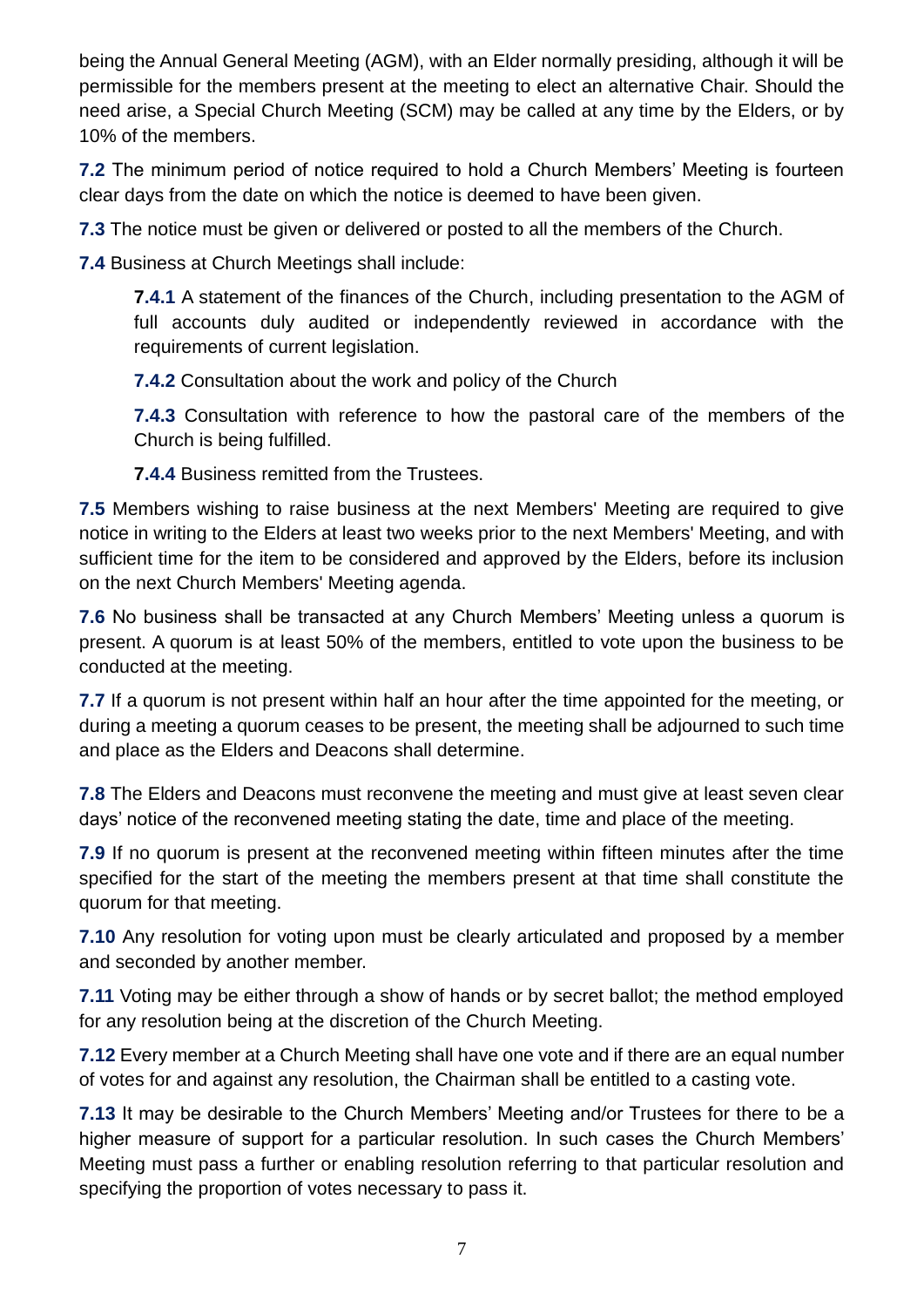**7.14** The business conducted at Church Members' Meetings and, in particular, any decisions of the Members shall be recorded in the Minutes for future reference.

**7.15** Each set of Minutes shall be approved by the Church Members attending the next Church Members' Meeting. Members shall have the opportunity to review the Minutes and to correct any errors of fact before a formal vote on the approval of the Minutes is taken. If the Minutes are approved the person chairing the Church Members' Meeting shall confirm the Members' acceptance of the Minutes by signing and dating them as a correct record of the preceding meeting. The signed Minutes shall be conclusive evidence of the decisions taken at the Church Members Meeting to which they relate.

## **8 PERSONAL FINANCIAL INTERESTS**

**8.1** A member who has a personal interest in any transaction or arrangement which the Church is proposing to enter into and vote upon, must declare that interest at a Church Members' Meeting, and will be debarred from voting on whether or not the Church should enter into that transaction or arrangement.

**8.2** Provided the member has declared their interest (and has not voted on the question of whether the Church should enter into the relevant arrangement), a Trustee/member will not be debarred from entering into an arrangement with the Church in which they have a personal interest and may retain any benefit which they gain from their participation in that arrangement.

## **9 AMENDMENTS**

Any provision contained in this handbook may be amended provided that:-

**9.1** A resolution is passed by 67% of the membership voting in favour at a Church Members' Meeting. Proxy and postal votes shall be accepted. This meeting must have been specially called for the purpose and members given at least 14 days' notice.

**9.2** The notice of the Church Members' Meeting should include the full wording of the proposed amendment.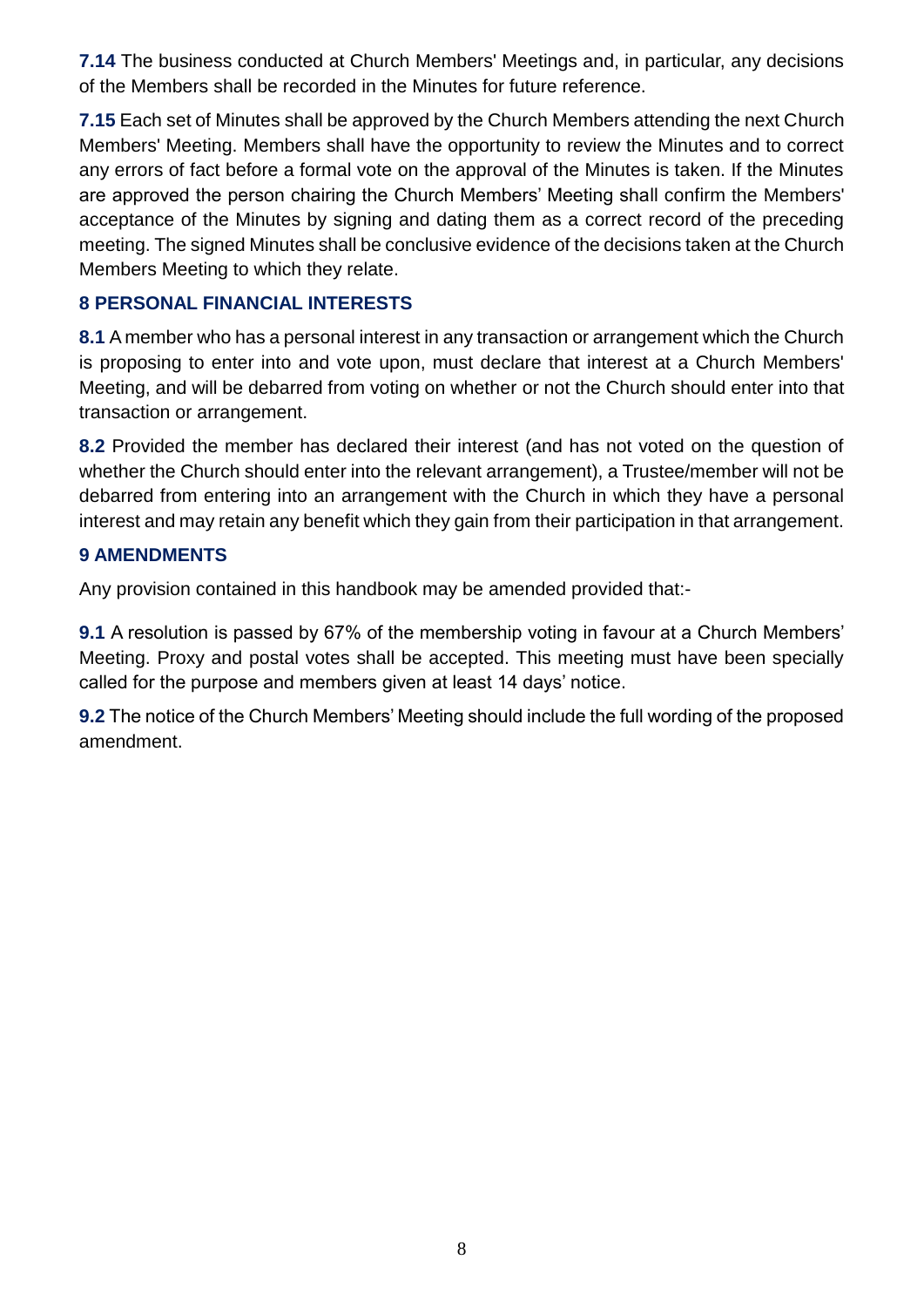**Appendix 1: Congregational Church Governance** (CCG) is the type of polity which most Baptist Churches seek to adopt and implement as their form of government. CCG includes matters of decision making, structure and leadership. This means:

i. No person or group outside of a Baptist congregation is to have authority over the local Church fellowship in regard to beliefs and religious practice. Central to CCG is the Lordship of Christ as the sole head of the Church.

ii. All of the members within the Church fellowship have God's Spirit dwelling in them and are therefore to have an equal voice in the governance of the Church, their voices being expressed in order to seek and discern the mind of Christ together.

iii. The Church's Authority as the Word of Christ is the Bible. Baptists believe that congregational governance best reflects the practices of those churches described in the NT. For example, the members of a Church acting in concert, not any one person or group, made major decisions (Acts 6:1-6; 13:1-3; 15:22; 2 Corinthians 8:1-13).

iv. The Church is described in the Bible as a '*Priesthood of believers*,' in which Jesus Christ is the High Priest (Hebrews 7-10). This priesthood is a fellowship in which each *believer-priest* is to seek God's direction as a cooperative part of that fellowship.

In CCG, Baptists believe first and foremost, that Christ is the head of the Church. Therefore, CCG is not a '*democratic system*' where people rule, neither is it a '*theocratic system*' where a religious hierarchy rule. CCG is a system that acknowledges the Lordship of Christ and his rule over the Church, whilst acknowledging that the Spirit of Christ dwells within his people in order to lead and guide them *together* (1 Cor. 2:16). Perhaps an appropriate descriptive term for Baptist church governance would be "*theo-democratic*" meaning God's rule through all of his born again people.

Since all Christians should be baptised on profession of their faith (Acts 8:12) the Church, therefore, is a fellowship of baptised believers or, put another way, a community of believerpriests. Church governance is not in the hands of one or of a few but of all the members.

If Christ is Lord of the Church and the fellowship are equal in governing the Church under Christ, what place do the Elders have within CCG?

The Bible indicates that Elders have a very important role to play in a church (1Timothy 3:1-7). However, their role is not one of dictatorial authority but rather one of servant, spiritual leadership, "*not lording it over those entrusted to you*" (1 Peter 5:2-3). The Bible indicates that Elders have heavy responsibilities, and Church members should respect their servant leaders and relate to them in such a way that "*their work will be a joy, not a burden*" (Hebrews 13:17). The Bible also sets high standards for Deacons  $(1$  Timothy 3:8-13), who are to be servants and not governors of the church. Therefore, the Elders lead the Church to discern the mind of Christ under the Lordship of Christ in agreement with the '*Body of Christ*.' How Baptist CCG is practised within the fellowship of *Forres Baptist Church*, is laid out in the remaining body of this document.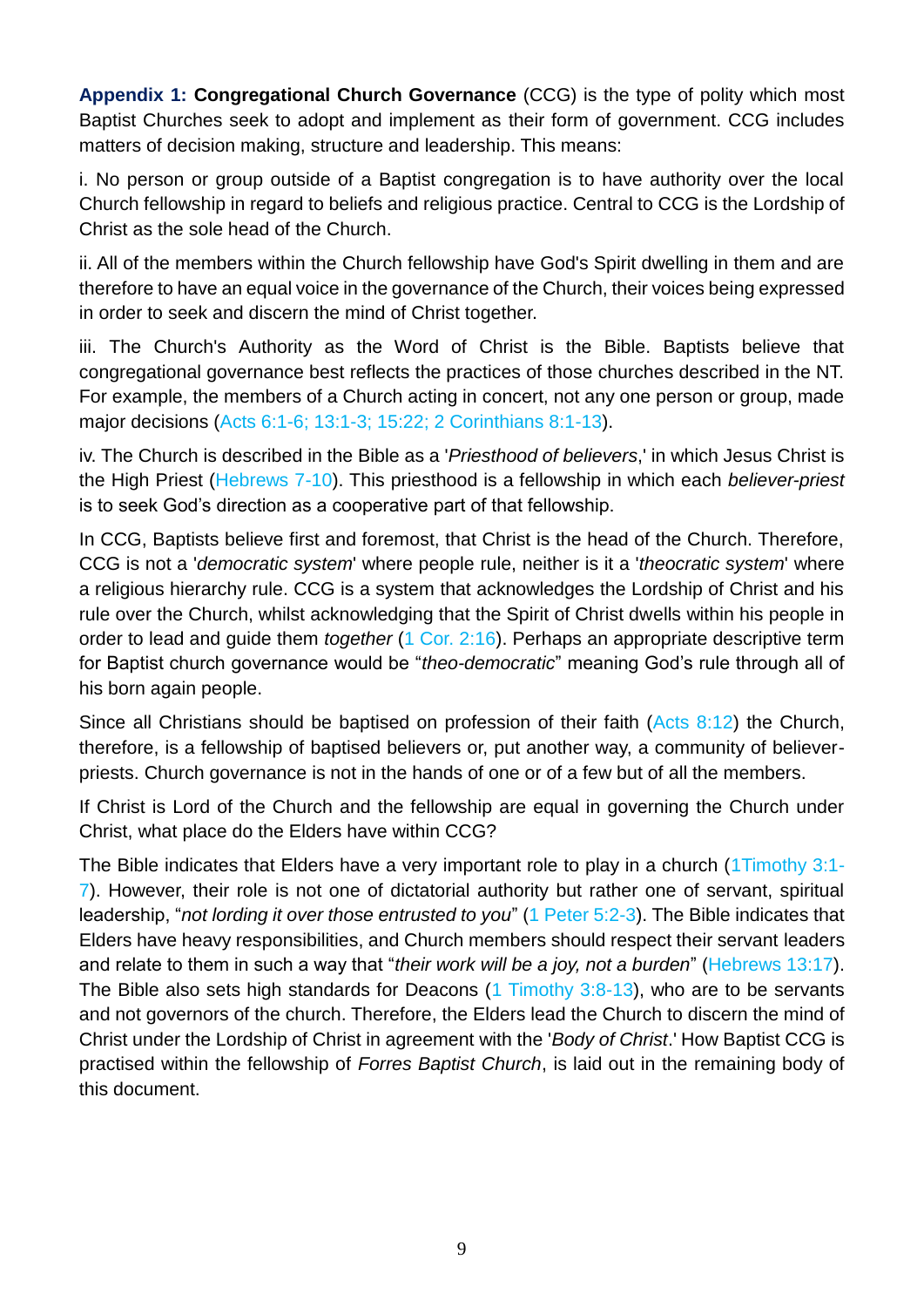# **FORRES BAPTIST CHURCH CONFESSION OF FAITH**

We are persuaded that the following statements about Jesus of Nazareth are trustworthy and true: *Jesus said: "I am the way, and the truth, and the life. No one comes to the Father except through me***.***"* (John 14:6, ESV)

*"And there is salvation in no one else, for there is no other name under heaven given*  among men by which we must be saved." (Acts 4:12, ESV)

**We Believe…**

## **1. GOD**

There is one God, who exists eternally in three distinct but equal persons: the Father, the Son, and the Holy Spirit. God is unchangeable in his holiness, justice, wisdom and love. He is the Almighty Creator; Saviour and Judge who sustains and governs all things according to his Sovereign will for his own glory.

## **2. THE BIBLE**

God has revealed himself in the Bible, which consists of the Old and New Testaments alone. Every word was inspired by God through human authors, so that the Bible as originally given is in its entirety the Word of God, and fully reliable in fact and doctrine. The Bible alone speaks with final authority and is always sufficient for all matters of belief and practice.

## **3. THE HUMAN RACE**

All men and women, being created in the image of God, have inherent and equal dignity and worth. Their greatest purpose is to obey, worship and love God. As a result of the fall of our first parents, every aspect of human nature has been corrupted and all men and women are without spiritual life, guilty sinners and hostile to God. Every person is therefore under the just condemnation of God and needs to be born again, forgiven and reconciled to God in order to know and please him.

## **4. THE LORD JESUS CHRIST**

The Lord Jesus Christ is fully God and fully man. He was conceived by the Holy Spirit, born of a virgin, and lived a sinless life in obedience to the Father. He taught with authority and all his words are true. On the cross he died in the place of sinners, bearing God's punishment for their sin, redeeming them by his blood. He rose from the dead and in his resurrection body ascended into heaven where he is exalted as Lord of all. He intercedes for his people in the presence of the Father.

## **5. SALVATION**

Salvation is entirely a work of God's grace and cannot be earned or deserved. It has been accomplished by the Lord Jesus Christ and is offered to all in the gospel. God in his love forgives sinners whom he calls, granting them repentance and faith. All who believe in Christ are justified by faith alone, adopted into the family of God and receive eternal life.

## **6. THE HOLY SPIRIT**

The Holy Spirit has been sent from heaven to glorify Christ and to apply his work of salvation. He convicts sinners, imparts spiritual life and gives a true understanding of the Scriptures. He dwells in all believers, brings assurance of salvation and produces increasing likeness to Christ.